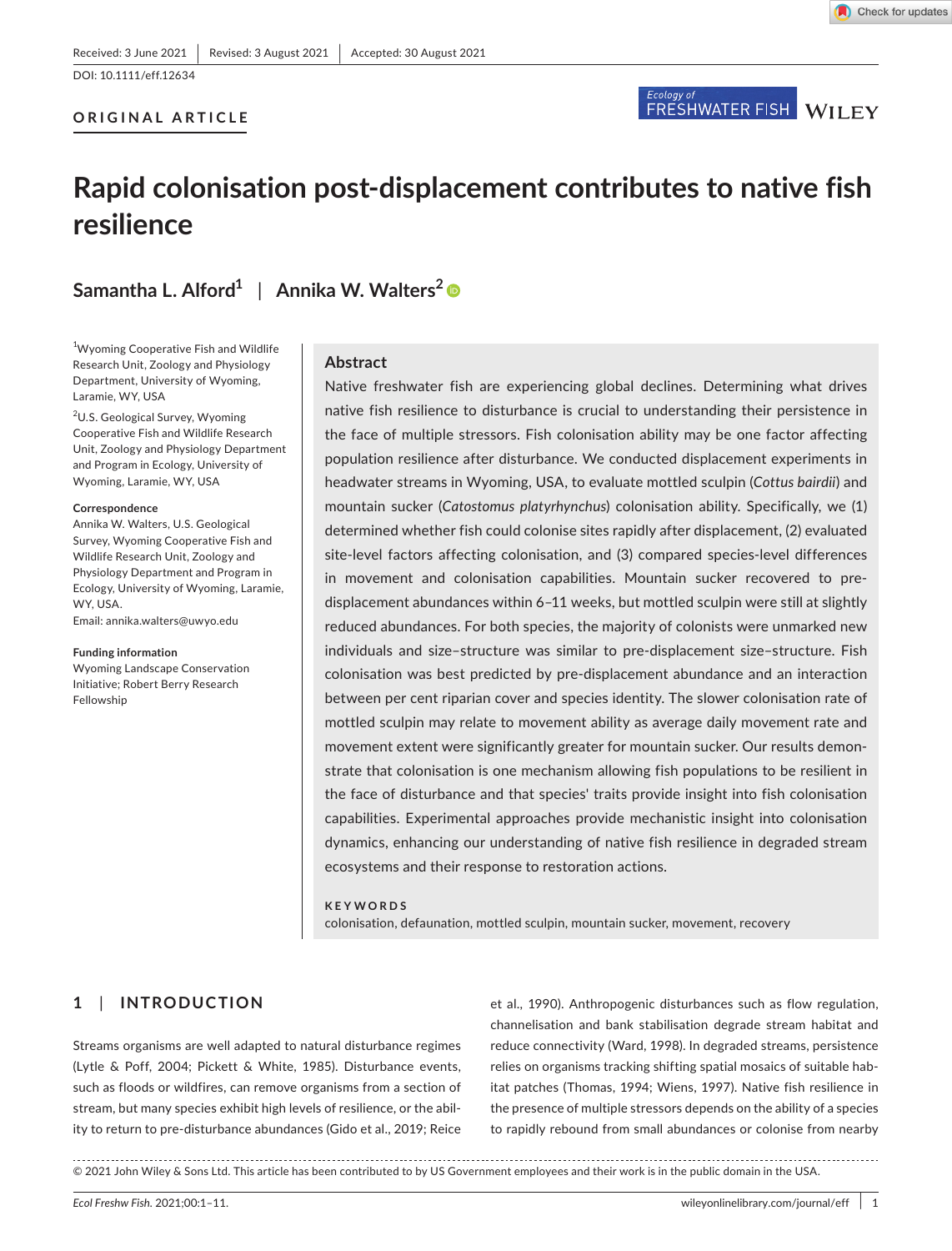**2 <sup>|</sup>**  ALFORD and WALTERS

populations (Gido et al., 2019). Similarly, the success of stream restoration actions relies on fish colonising restored habitat (Stoll et al., 2014). Evaluating colonisation ability and the drivers of variation in colonisation is thus integral for predicting the consequences of disturbance events and restoration activities for fish populations.

Site- and species-level characteristics influence colonisation after disturbances. Site-level factors affecting the ability of fish to colonise areas after disturbance include local population abundance, the duration and spatial extent of the disturbance event, available refugia, habitat characteristics and stream connectivity (Albanese et al., 2009; Detenbeck et al., 1992; Falke et al., 2012). Mobility, flow preference and feeding group are key species-level traits that affect colonisation (Albanese et al., 2009; Stoll et al., 2014). Fish with greater movement rates are more likely to colonise sites after displacement (Albanese et al., 2009). Understanding the interaction between species-level and site-level characteristics in determining native fish colonisation is key to protecting local populations from extirpation.

Our goal was to examine short-term colonisation capabilities of two native fish species, mottled sculpin (*Cottus bairdii*) and mountain sucker (*Catostomus platyrhynchus*), and evaluate which site- and species-level factors most affected fish colonisation in headwater streams of the Wyoming Range. Our study system is characteristic of headwater streams subjected to frequent disturbance events from multiple land uses. Grazing and energy development are prevalent in our study streams, which has resulted in changes to the physical environment through increased sedimentation, channelisation and reduced woody vegetation (Girard & Walters, 2018). Native fish persist despite environmental alterations, providing an appropriate study system to examine mechanisms that allow for native fish resilience. We focussed on mottled sculpin and mountain sucker, as they are the most abundant species in the study system and contrast in their observed mobility (Aedo, 2008). Previous work examined yearto-year colonisation, persistence, and occupancy of mottled sculpin and mountain sucker in the Wyoming Range and found mottled sculpin had lower annual colonisation rates and occupancy rates than mountain sucker despite greater site-level persistence (Walker et al., 2019). Low site-level occupancy by mottled sculpin may be due to more limited movement and colonisation ability. We experimentally examined mountain sucker and mottled sculpin colonisation ability and compared species mobility to understand potential mechanisms underlying inter-annual occupancy dynamics.

We simulated a small-scale displacement event or restoration activity by removing fish and examined intra-seasonal colonisation. Our objectives were to (1) determine whether fish could colonise sites rapidly, within 6–11 weeks, after displacement, (2) evaluate site-level factors affecting colonisation for both species and (3) compare species-level differences in movement and colonisation capabilities. We predicted that fish would recover to pre-displacement abundance and size–structure because other studies found rapid recovery of stream fish density, richness, proportional composition and size–structure within a month (Hudy & Shiflet, 2009; Sheldon & Meffe, 1995). We predicted that colonisation would be positively

correlated to initial fish abundances due to more potential colonisers and because higher fish numbers reflect higher quality habitat or a good habitat match (Albanese et al., 2009; Whitney et al., 2016). In addition, we predicted that mottled sculpin colonisation would be positively correlated to habitat complexity and per cent riparian cover because mottled sculpin exhibit greater sensitivity to degraded habitat (Girard & Walters, 2018). We predicted that mountain sucker would exhibit greater colonisation, movement rates and movement extent than mottled sculpin due to differences in life history and movement ability (Breen et al., 2009; Brown & Downhower, 1982; Deboer et al., 2015).

# **2**  | **METHODS**

#### **2.1**  | **Study sites**

Our study sites are along the eastern slope of the Wyoming Range in the Upper Green River Basin (42°24′N, 110°18′W). This includes two drainages: South Beaver Drainage to the north and Dry Piney Drainage to the south (Figure 1). South Beaver Drainage is a tributary to South Piney Creek that flows into the Green River at Big Piney, Wyoming and Dry Piney Drainage meets the Green River approximately 14 km south of Big Piney, Wyoming, but is often disconnected from the river due to intermittent stream segments. Elevation ranges from 2106 to 2503 m across the study area. The predominant land uses in the study area are oil and gas extraction and cattle grazing. Cattle grazing is similar across drainages but varies seasonally as ranchers move cattle up in elevation to track changes in forage availability. Oil and gas development is concentrated in the southern Dry Piney Drainage. Stream sites associated with less anthropogenic land use contain a higher proportion of shrub cover, greater stream depths, gravel substrate and riffle habitats, whereas sites associated with greater anthropogenic land uses contain more fine sediments and run habitats (Girard & Walters, 2018). In 2018–2019, we randomly selected 31 sites from 68 previously monitored sites (Walker et al., 2019) to conduct an experimental displacement and examine colonisation (Figure 1). In addition, we selected four sites to assess fish movement abilities in the absence of experimental displacement. Selected stream segments cover a gradient of habitat characteristics, oil and gas development, and fish abundances. Streams are relatively small; site stream discharge during June-August 2018 and 2019 ranged from 0.01 to 0.45  $\mathrm{m}^3/\mathrm{s}$  with a median of 0.06  $\mathrm{m}^3/\mathrm{s}$ .

#### **2.2**  | **Study species**

We focussed on two native species, mottled sculpin and mountain sucker, which comprise 93% of fish captures in our study area. Mottled sculpin are widely distributed across North America, consume primarily benthic macroinvertebrates, and are nest spawners (Bailey, 1952; Deboer et al., 2015). Mountain sucker are distributed across western North America and feed predominantly on algae,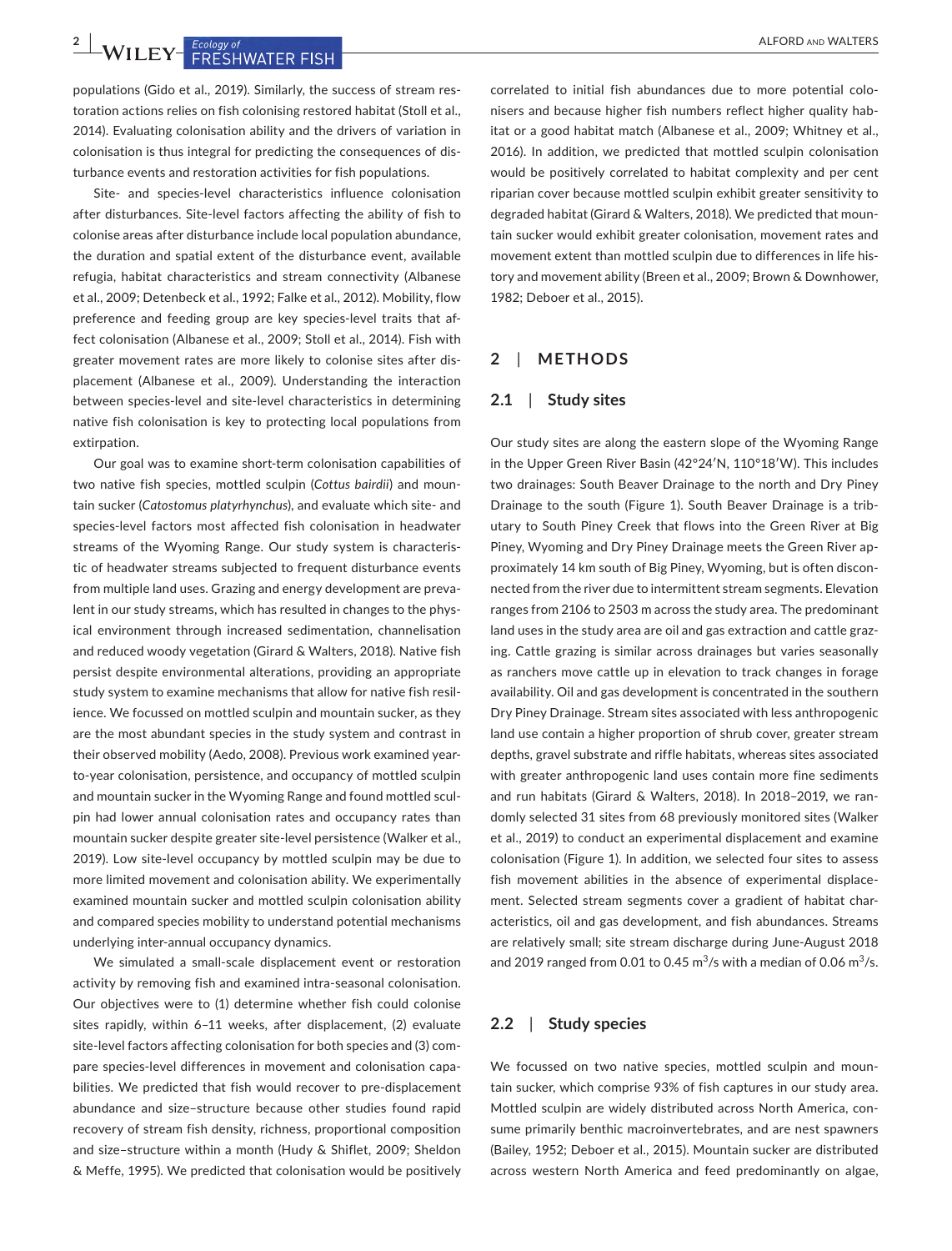**FIGURE 1** Map of study area in the Green River Basin, WY, where we conducted an experimental displacement at 31 sites (black and grey circles) to estimate native fish colonisation during 2018 and 2019. We also estimated fish movement at four sites (white triangles) during 2018



small invertebrates and organic matter (Belica & Nibbelink, 2006). Mottled sculpin prefer sites with less disturbed habitat and are fairly inactive being documented to move less than five m over a 45-day period (Girard & Walters, 2018; Petty & Grossman, 2004). In contrast, mountain sucker exhibit greater tolerance for degraded habitats and are more mobile, moving up to 1000 m prior to spawning in riffles (Belica & Nibbelink, 2006; Girard & Walters, 2018).

## **2.3**  | **Colonisation experiment**

For the colonisation experiment, we removed fish from 31 experimental 100 m reaches to create an experimental displacement and examined short-term colonisation dynamics in relation to initial fish abundance and habitat characteristics. Fish were captured via multipass backpack electrofishing (Smith-Root LR-24) in 100 m closed reaches at experimental displacement sites from early June to early July during 2018 or 2019 (Figure 1). Reaches were closed during sampling to prevent emigration or immigration of fish into sites during fish removals. We completed up to five passes until no fish were seen during the last pass. We identified all fish to species and weighed, measured (standard length) and tagged individuals.

Fish were tagged so new colonisers could be distinguished from returning colonisers. During 2018 sampling, we inserted 12 x 2.1 mm PIT (passive integrated transponder) tags (0.08 g) into fish that weighed greater than 5 g (approximately 62 mm standard length) following protocol developed for mottled sculpin by Ruetz et al. (2006). We disinfected tags and tagging tools (12-gauge needles and syringes) in 70% isopropyl rubbing alcohol. We sedated fish with a 20 mg/L AQUI-S 20E (AQUI-S New Zealand Ltd.) solution

(INAD Study # 11–741–18-147F) for approximately 2–4 min, inserted a 12 x 2.1 mm PIT tag into the body cavity of the fish using a 12 gauge hypodermic needle, and made a secondary mark on the fish by clipping a partial corner of the caudal fin. We held fish in net pens within experimental reaches for 12 h to estimate post-tagging survival. The following day, we evaluated mortality and tag loss. We recorded tag ID for fish that were deceased, and retagged and immediately released fish that survived but lost their tags. Lastly, we recorded tag ID, GPS location, time and date for every released fish.

In 2019, we switched from PIT tags to VIE (visual implant elastomer) tags, which allowed us to tag smaller individuals with minimum standard length of 30 mm (approximately 0.5 g). Due to this change in tagging protocol, we tagged 284 additional mottled sculpin with VIE tags. After collecting weights and lengths of individual fish, we sedated fish in AQUI-S 20 E solution as described above for the PITtagged fish. Prior to tagging, we prepared a sterile 0.3 cc injection syringe with visual implant elastomer following instructions from Northwest Marine Technology Inc. (2018). Each fish that was longer than 30 mm standard length was injected with a VIE tag ID which corresponded with the site at which the fish was captured. In 2019, fish were released the same day as sampling.

After tagging and environmental data collection (see below), we released fish 5–10 m upstream and downstream of the original site to imitate a small-scale displacement event or restoration activity. We determined this to be a reasonable distance to displace fish, as multiple studies have found mottled sculpin to be extremely sedentary, moving on average less than 5 m over an entire summer (Breen et al., 2009; Brown & Downhower, 1982; Deboer et al., 2015; Petty & Grossman, 2004). This displacement experiment left the 100-m site open and void of fish to allow for immediate colonisation.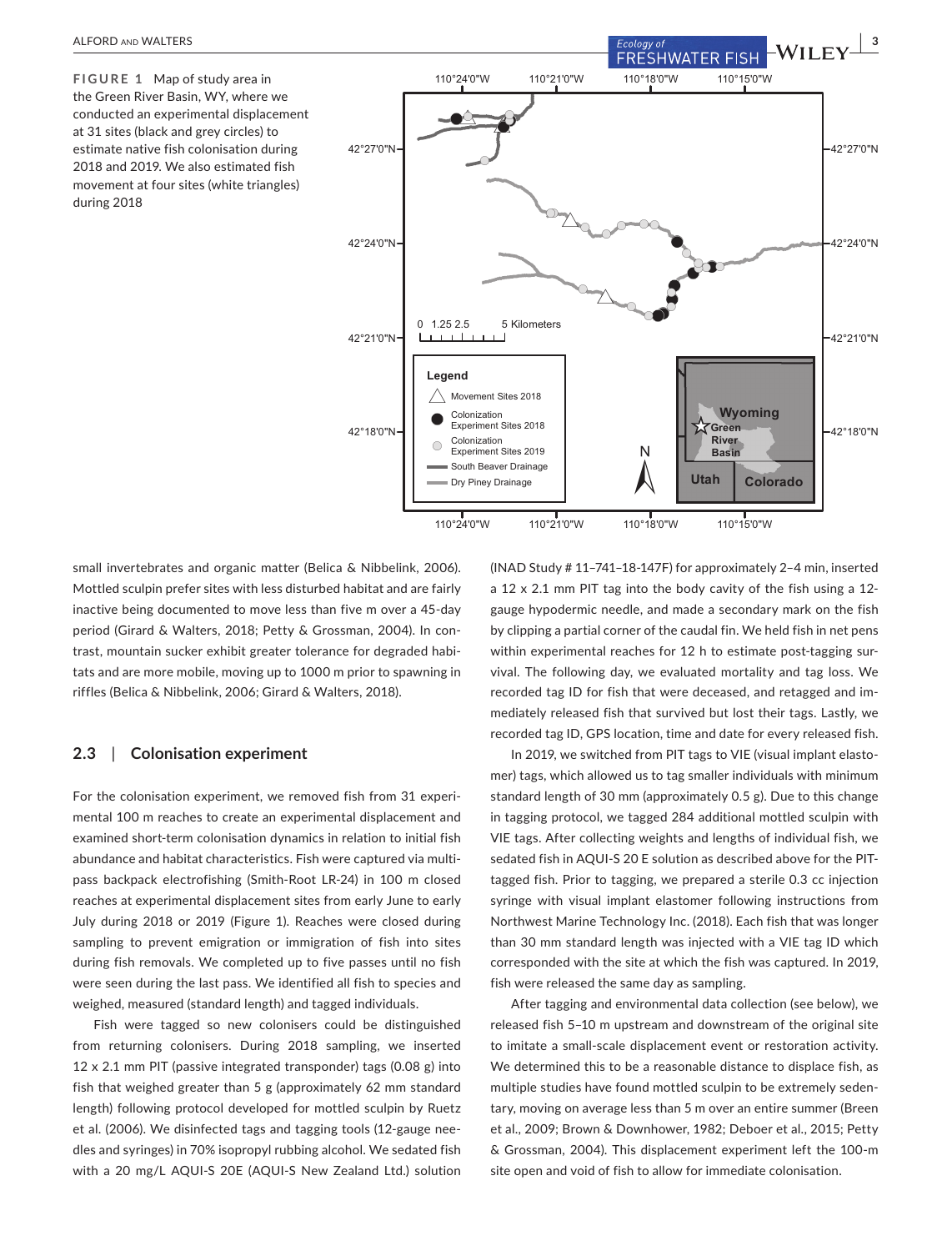**4**  $\frac{4}{\sqrt{15}}$  **ECOLOGY OF RESTRIMATER FISH** 

We returned to each of the 31 colonisation sites, from late July to late August (6–11 weeks after displacement), to complete a final electrofishing survey to determine how many fish colonised the sites post-displacement. We completed three electrofishing passes to collect fish in 100-m closed reaches, placing netted fish into aerated buckets until processing. Between passes, we collected data on individuals including species, standard length, weight and tag ID for those with a PIT or VIE tag. After the three passes were complete and all fish were processed, we randomly distributed fish throughout the site, and re-opened the reach.

# **2.4**  | **Estimating pre-displacement abundance and colonists**

Pre-displacement fish abundances per 100 m were estimated as the count of juvenile and adult fish that were captured during experimental fish removals (up to five passes). Colonist counts (per 100 m) were estimated as the count of juvenile and adult fish captured during the final electrofishing survey (three passes) including both tagged and untagged individuals. We considered using depletion estimates instead of fish counts; however, depletion estimates are less reliable for low fish counts and greater than 50% of sites had fewer than 10 mottled sculpin and/or mountain sucker during electrofishing surveys. Therefore, we retained fish counts for pre-displacement abundance and colonists counts. Due to low capture efficiency for small fish (Price & Peterson, 2010), we removed mottled sculpin and mountain sucker less than 30 mm standard length from analyses, which is the approximate minimum juvenile length for both species (Hauser, 1969; Petty, 1998; Wydoski & Wydoski, 2002).

To evaluate colonisation, we compared mean and standard error of fish abundances between the preliminary (pre-displacement) and final (post-displacement) electrofishing surveys using two paired *t* tests for each species. We also calculated the proportion of colonisers that were recaptures (PIT or VIE tagged fish). We examined the size–structure of captured fish, pre- and post-displacement, with length–frequency histograms and used a chi-square test with a 2000 iteration Monte Carlo simulation to compare distributions. We set  $\alpha$  = 0.05 as our significance level for all analyses.

## **2.5**  | **Environmental data**

We collected environmental data at the 31 experimental displacement sites following fish capture and before fish release. At 10-m intervals along the colonisation sites, we created transects perpendicular to the stream flow and measured stream wetted width (m). At five equidistant points across each transect, we measured depth, substrate, water velocity and riparian cover (Yes/No). We categorised substrate as hardpan clay, silt, sand (0.06–2 mm), fine gravel (2– 16 mm), coarse gravel (17–64 mm), cobble (64–250 mm) and boulder (250–1000 mm). We measured water velocity (m/s) using a Marsh McBirney Flo-MateTM velocity meter (Hach Company).

We estimated mean per cent riparian cover from transect data. This was included as a covariate in our global model as a metric of site-level disturbance. Sites with greater per cent riparian cover generally have lower anthropogenic land uses such as oil and gas development and cattle grazing. We estimated habitat complexity for each site using a matrix of our habitat measurements to calculate a three-dimensional Shannon diversity index following methods by Angermeier and Schlosser (1989) and Albanese et al. (2004). We categorised velocity, depth and substrate measurements into four categories for each point of measurement. Substrate sizes were categorised as S1 (hardpan clay), S2 (silt or sand), S3 (fine gravel or coarse gravel) or S4 (cobble or boulder). Depth measurements were labelled as D1 (2–17 cm), D2 (18–25 cm), D3 (26–35 cm) or D4 (greater than 35 cm). Velocity measurements were categorised as V1 (−0.13–0.18 m/s), V2 (0.19–0.36 m/s), V3 (0.37–0.57 m/s) or V4 (greater than 0.57 m/s). Then for each point of measurement taken at all sites, we combined the substrate, depth and velocity categories into unique string combinations (i.e. S1\_D2\_V4) and created a matrix with the frequency of occurrence for each unique categorical string at each site. From this matrix, we were able to calculate habitat complexity at each site using a three-dimensional Shannon–Wiener diversity index. We used this habitat complexity metric as a covariate in the global model evaluating site-level habitat characteristics affecting fish colonisation.

# **2.6**  | **Colonisation model**

We ran a global generalised additive mixed effects model (GAMM) with a negative binomial distribution and used backwards elimination to determine which covariates best predicted mottled sculpin and mountain sucker colonisation. The response variable in the global model was colonist counts per 100 m for each site, which included both tagged and untagged fish.

Prior to model selection, we examined the data for potential outliers, zero-inflation, collinearity and heterogeneity (Zuur et al., 2009). We removed two sites that were causing heteroscedasticity; the sites had exceptionally high fish abundances compared with the rest of the study system, likely due to high-quality habitat. The significant covariates predicting colonisation were the same for models with and without outliers. Removing outliers reduced our samples to 28 sites with mottled sculpin and 21 sites with mountain sucker which produced a total sample size of 49; species co-occurred at 20 of the sites. We did not find evidence that the response variable was zero-inflated, and there were no strong correlations between predictor variables (generalised variance inflation factor < 3). We used the "gamm4" package from Program R (version 3.3.3) to run a GAMM to examine effective degrees of freedom (edf) and found that the relationship between pre-displacement abundance and colonist counts per 100 m was non-linear (edf  $> 1$ ). Therefore, we applied a smoother to pre-displacement abundance (allowing it to vary nonlinearly) and constrained the nonlinearity to a maximum of four knots, due to small sample size ( $n = 49$ ). We examined heterogeneity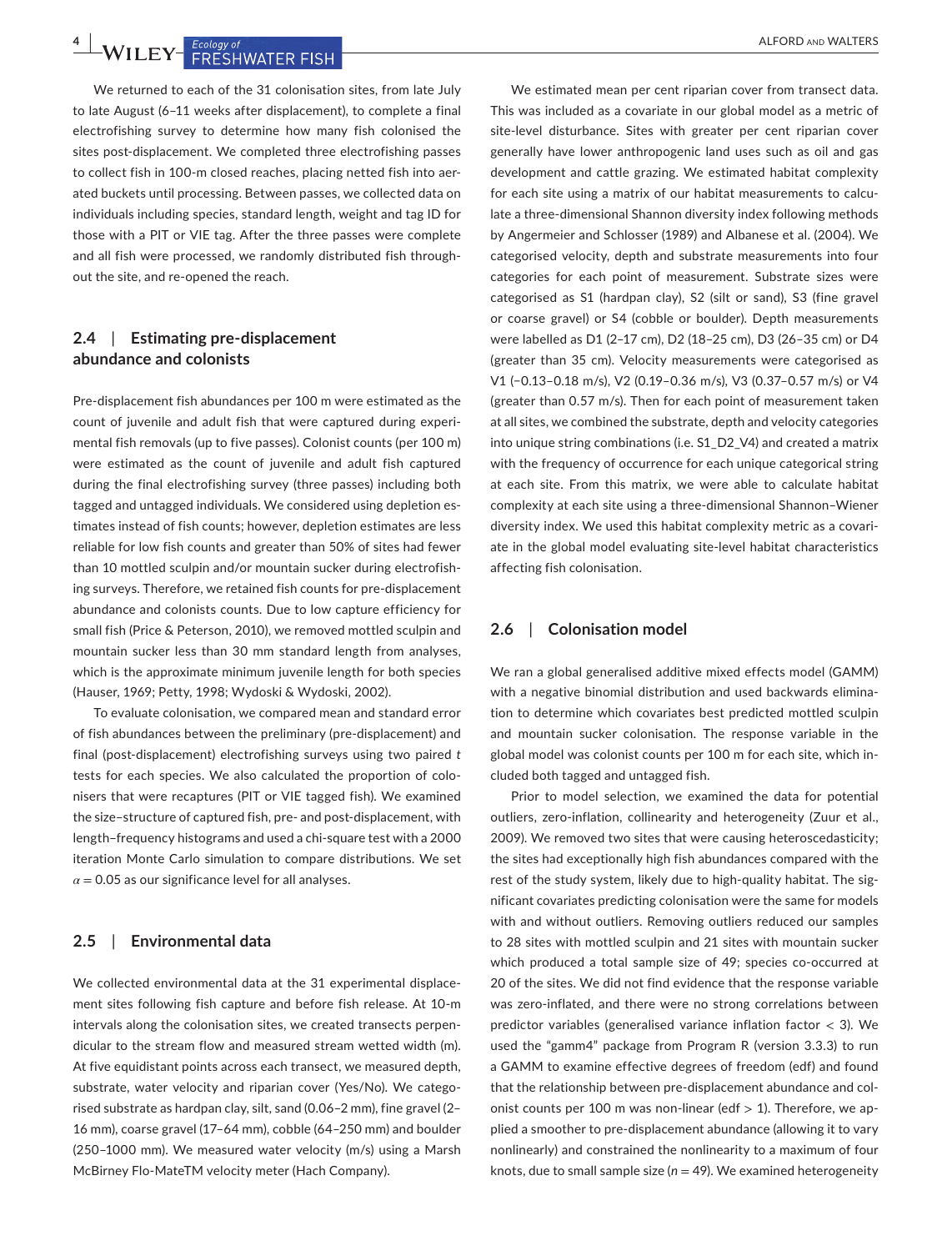of covariates with scatterplots and decided to account for temporal autocorrelation by including a fixed effect for year. Because the experiment was conducted over 2 years, 2018 and 2019, we used a fixed effect instead of a random effect to account for temporal autocorrelation. We considered including a random effect for stream name to account for spatial autocorrelation; however, stream name accounted for a negligible amount of variance during model exploration (variance =  $1.78 e^{-5}$ ). To examine site-level effects on colonisation, we included fixed effects for habitat complexity and per cent riparian cover in our global model. To examine species-level effects on colonisation due to differences in species traits, we included a fixed effect for species. We also included two interaction terms: the interaction between species and habitat complexity and the interaction between species and per cent riparian cover, because we predicted differing colonisation capabilities between species depending on site-level characteristics. We used backwards elimination to remove non-significant covariates from the global model until only significant covariates remained to find our best fitting model (*α* = 0.05; Table 1). We also compared AICc scores and AICc weights of models throughout the backwards elimination selection process. Following model selection, we confirmed that the best model met model assumptions.

#### **2.7**  | **Movement study**

Species with greater mobility are more likely to colonise sites than species with limited mobility (Albanese et al., 2009). Therefore, we selected four additional sites (Figure 1) during 2018 to conduct a

**TABLE 1** The best model included predisplacement abundance per 100 m (*p*value < .001) and a significant interaction between per cent riparian cover and species (*p*-value = .02)

ALFORD AND WALTERS **|**<br>  $\frac{Ecology of}{ERESHWATER FISH} - WILEY \xrightarrow{5}$ 

movement study and compare species mobility in the absence of experimental displacement. Fish were captured, measured, weighed and PIT tagged in early June following the same procedures as listed under the colonisation experiment; however, fish were released within 10 m of their capture location in open sites to reduce disruption of their natural movements.

During 2018, we conducted bi-weekly short-distance PIT-tag resurveys at movement sites with an Oregon RFID half-duplex mobile PIT-tag reader and antenna. We estimated movement for 200-m resurvey reaches centred on the original 100 m site. When a fish was located, we recorded the tag ID, GPS location, time and date. In total, we completed four short-distance (200 m) PIT-tag surveys at each movement site. In late July–early August, we conducted one long-range resurvey at each of the four movement sites, beginning the survey 600–1500 m downstream of the site and completing the survey 0–805 m upstream of the site, to find fish that moved further than 200 m. Long-range PIT-tag resurveys varied from 1640 to 2260 m in length. Discrepancies in long-range resurvey lengths were due to inaccuracies of National Hydrography Dataset (NHD) stream line data, which were used to select start and end GPS coordinates, and due to an impassible beaver dam fish barrier on the upstream portion of one movement site that we did not survey past.

#### **2.8**  | **Movement analyses**

We calculated movement rates for all fish relocations, which included short-distance movements within 200-m PIT-tag resurveys and recaptures from long-distance surveys at the four movement

| Model                                                                                                                           | <b>AICcWt</b> | AIC <sub>c</sub> | $\Delta_i$ | df              |
|---------------------------------------------------------------------------------------------------------------------------------|---------------|------------------|------------|-----------------|
| Pre-displacement Abundance, % Riparian<br>Cover x Species, % Riparian Cover, Species                                            | 0.84          | 118.37           | 0.00       | 7               |
| Pre-displacement Abundance, % Riparian<br>Cover x Species, % Riparian Cover,<br>Species, Complexity                             | 0.12          | 122.36           | 3.98       | 8               |
| Pre-displacement Abundance, % Riparian<br>Cover x Species, % Riparian Cover,<br>Species, Complexity, Year                       | 0.03          | 124.95           | 6.58       | 9               |
| Pre-displacement Abundance, % Riparian<br>Cover x Species, Complexity x Species, %<br>Riparian Cover, Species, Complexity, Year | 0.01          | 127.55           | 9.18       | 10 <sup>1</sup> |

*Note::* Colonist counts (per 100 m) was measured for each species at each site from late July to August ( $n = 49$ ). Pre-displacement abundance (per 100 m) was measured for each species at sites between June to early July.

Habitat complexity was measured for each site as a three-dimensional Shannon diversity index including water velocity, stream depth and substrate. Per cent riparian cover was calculated as a proportion of riparian cover present along transects.

Two sample years, 2018 and 2019, and two species, mottled sculpin and mountain sucker were included in the global model.

Backwards elimination model selection was used to drop non-significant covariates from the global model ( $\alpha$  = 0.05).

Abbreviations: AICcWt, Akaike's information criterion weight for each model; AICc, Akaike's information criterion corrected for small sample size;  $\Delta_{\rm p}$  delta AICc for each model (i); df, degrees of freedom.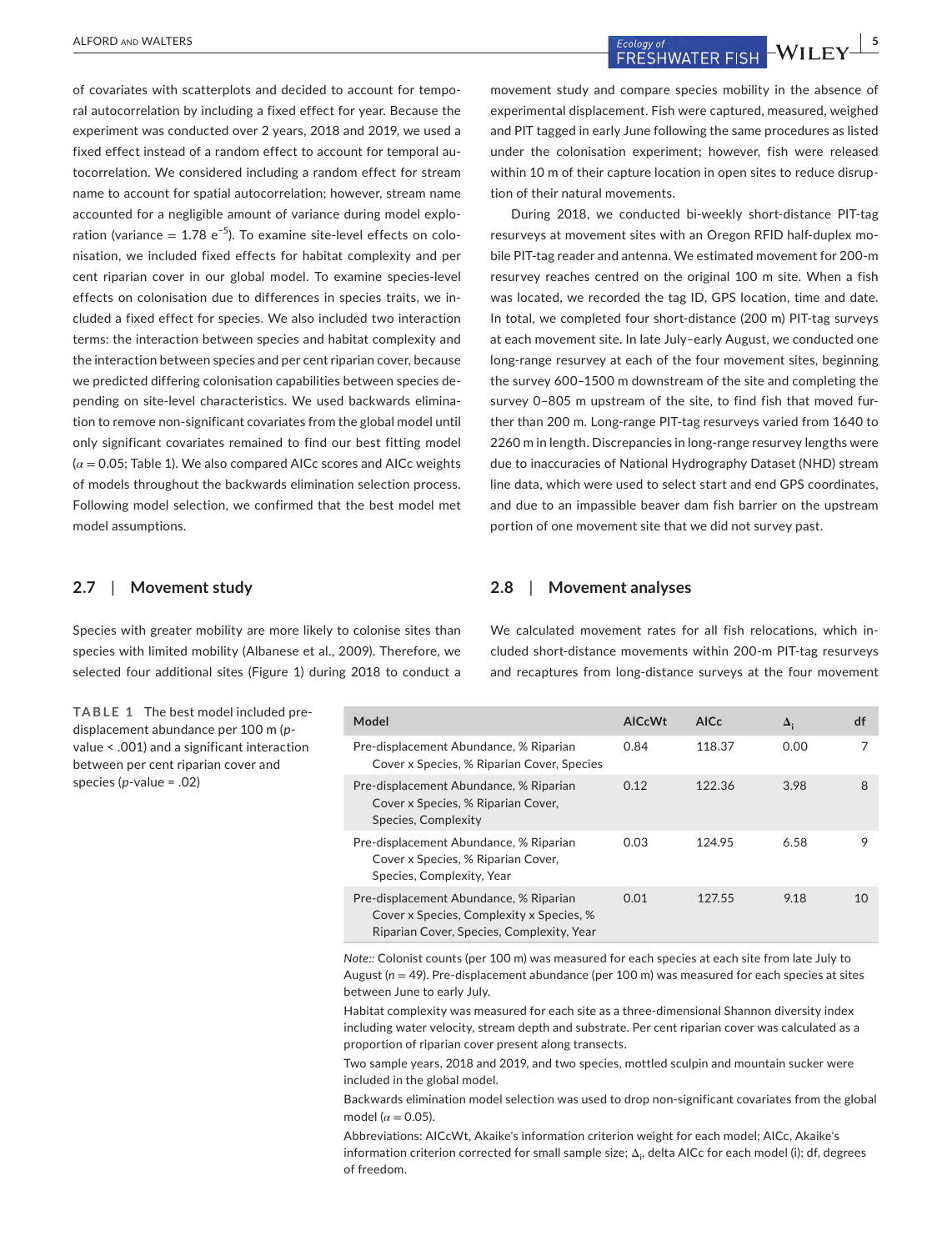**6**  $\frac{1}{2}$  **WILEY** FRESHWATER FISH

sites, as well as six incidental recaptures during fish monitoring efforts across the entire study system. To calculate distance moved, we hand-digitised stream lines using ArcGIS Basemap imagery (Esri) due to inaccuracy of NHD stream line data. We snapped GPS locations for individual fish to the stream line using the ArcGIS Analysis Near Tool and calculated the distance moved between consecutive points using Calculate Geometry in ArcGIS. We divided distance moved by the number of days between each location to determine a daily movement rate (m/day); and averaged all daily movement rates by PIT-tag ID. We compared mottled sculpin and mountain sucker movement rates based on the more frequent short-distance resurveys with a Mann–Whitney U test. We used long-distance resurveys and incidental recaptures to better determine maximum average movement rates for both species.

We also calculated movement extent for all fish, which we defined as the greatest distance between relocation points along the stream line for each individual fish over the 77-day study period, using ArcGIS Calculate Geometry tool (m). Movement extent was calculated using the same fish resurvey points and stream lines that were prepared for the movement rate analysis, which included fish recaptured during short-distance resurveys, long-distance resurveys and six incidental recaptures. We used a Mann–Whitney U test to compare species movement extent.

# **3**  | **RESULTS**

#### **3.1**  | **Colonisation results**

Fish were able to colonise sites 6–11 weeks after displacement. Mountain sucker abundances did not differ between pre- and postdisplacement ( $p$ -value = .17,  $df = 21$ ), but mottled sculpin abundances were reduced in post-displacement surveys (*p*-value = .04,  $df = 29$ ; Figure 2). Average mottled sculpin abundance per 100 m site was  $27 \pm 9$  (mean  $\pm$  standard error) pre-displacement and  $22 \pm 8$ post-displacement. Average mountain sucker abundance per 100 m site was  $7 \pm 2$  pre-displacement and  $9 \pm 2$  post-displacement. During 2018 post-displacement electrofishing surveys, we recaptured

10% of PIT-tagged mottled sculpin and 2% of PIT-tagged mountain sucker. During 2019 post-displacement electrofishing surveys, we recaptured 14% of VIE tagged mottled sculpin and 6% of VIE tagged mountain sucker.

Mottled sculpin and mountain sucker size–structure did not significantly differ between pre- and post-displacement populations (mottled sculpin *p*-value = .09, mountain sucker *p*-value = .06; Figure 3). Median mottled sculpin standard length was 52 mm predisplacement and 57 mm post-displacement, and median mountain sucker standard length was 90 mm pre-displacement and 90 mm post-displacement.

Our top multivariate model (AICc weight  $= 0.84$ ) predicting mottled sculpin and mountain sucker colonist counts (per 100 m) included an interaction term between per cent riparian cover and species and three fixed effects: pre-displacement fish abundance (per 100 m), per cent riparian cover and species (adjusted  $r^2 = 0.75$ , *n* = 49; Table 1). Habitat complexity was not in the top model. There was a strong positive relationship between pre-displacement fish abundances and colonisation ( $p$ -value < .001, edf = 2.57; Figure 4). There was a weaker interaction with per cent riparian cover being positively related to mottled sculpin colonisation (*p*-value = .02, beta = 0.01; Figure 4) and negatively related to mountain sucker colonisation (*p*-value = .02, beta = −0.01; Figure 4).

#### **3.2**  | **Movement results**

We tagged a total of 88 mottled sculpin and 104 mountain sucker during the 2018 movement study. Overnight PIT-tag retention was 99% for mottled sculpin and 100% for mountain sucker. Overnight survival for PIT-tagged fish was 97% for mottled sculpin and 99% for mountain sucker. We recaptured 81% of mottled sculpin and 80% of mountain sucker during bi-weekly PIT-tag resurveys at the four movement sites.

Mottled sculpin individual movement rate was less than mountain sucker individual movement rate for bi-weekly short resurveys (200 m;  $p$ -value = .04,  $n = 96$ ). Median mottled sculpin movement rate was 0.75 m/day ( $n = 61$ ), and median mountain sucker movement



Pre−Displacement Post−Displacement

**FIGURE 2** Violin plots of paired ln (fish count +1) per 100 m of mottled sculpin (left) and mountain sucker (right) at sites before and 6–11 weeks after experimental displacement in the Wyoming Range. Mottled sculpin abundance differed between pre- and post-displacement populations ( $p$ -value = .04, df = 29), whereas mountain sucker did not (*p* $value = .17, df = 21$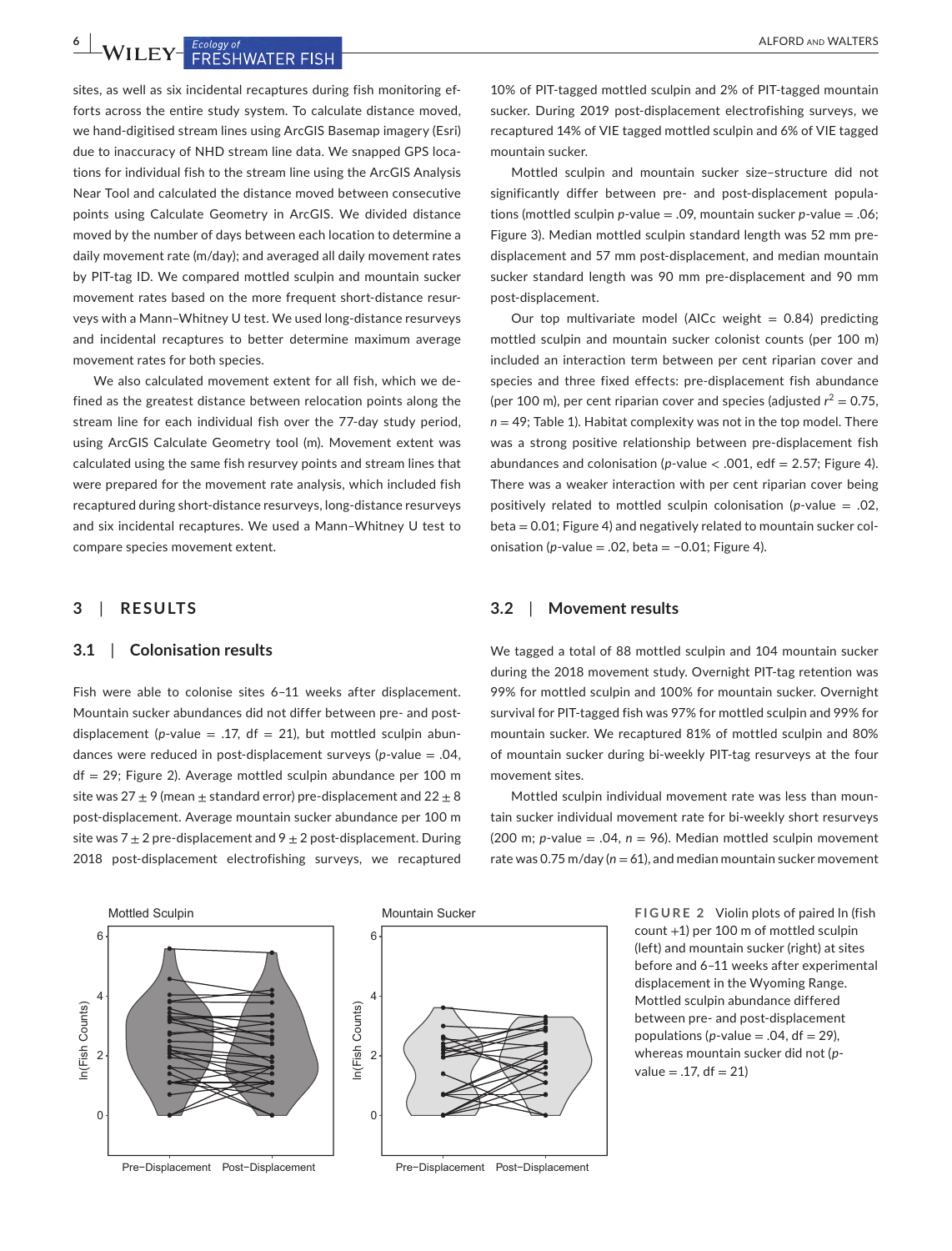**FIGURE 3** Mottled sculpin (top, *p*-value = 0.09) and mountain sucker (bottom, *p*-value = .06) population size–structure did not significantly differ between pre-displacement and postdisplacement populations



**FIGURE 4** Colonist counts (per 100 m) at sites post-displacement are positively correlated to pre-displacement fish abundance (per 100 m) for both species (left, *p*-value < .001, *n* = 49, adjusted  $r^2$  = 0.75). Mottled sculpin colonist counts are positively correlated to per cent riparian cover and mountain sucker colonist counts are negatively correlated to per cent riparian cover (right, *p*value = .02, *n* = 49, adjusted *r* <sup>2</sup> = 0.75)

rate was 1.21 m/day (*n* = 35; Table 2). Individual maximum movement rates detected during long resurveys (>1600 m) were 70.47 m/ day (*n* = 14) for mottled sculpin and 372 m/day (*n* = 69) for mountain sucker (Table 2). Movement extent was greater for mountain sucker than mottled sculpin ( $p$ -value < .001,  $n = 178$ ). Median movement extent for mottled sculpin was 42 m ( $n = 74$ ) and for mountain sucker was 108 m (*n* = 104). Maximum detected movement extent for mottled sculpin was 4064 m and for mountain sucker was 4092 m (Figure 5).

# **4**  | **DISCUSSION**

High colonisation abilities among fishes can confer resilience in the face of natural and anthropogenic disturbance. We conducted repeated small-scale displacement experiments across a gradient of anthropogenic land use and habitat characteristics to examine colonisation ability of two native fish species. Native fish in the Wyoming

Range were able to colonise suitable habitats and recover to predisplacement size–structure within 6–11 weeks following small-scale displacement events. Other defaunation experiments also report rapid colonisation after disturbance (Hudy & Shiflet, 2009; Peterson and Bayley, 1993; Sheldon & Meffe, 1995). Pre-displacement fish abundance was the main driver of the count of fish colonising sites, emphasising the value of nearby species pools contributing to local recovery (Stoll et al., 2014). The species had differing colonisation capabilities with mountain sucker recovering to pre-displacement abundances and exhibiting greater mobility than mottled sculpin. As a result, mountain sucker appear more resilient than mottled sculpin to a displacement disturbance, but both species demonstrated the ability to colonise local sites and move substantial distances.

We found that new individuals predominantly drove colonisation; only 16% of mottled sculpin and 3% of mountain sucker colonists were recaptures. Average capture probability estimates were 0.38 for mottled sculpin and 0.35 for mountain sucker, so this is unlikely to be just due to low capture probability. We expected a higher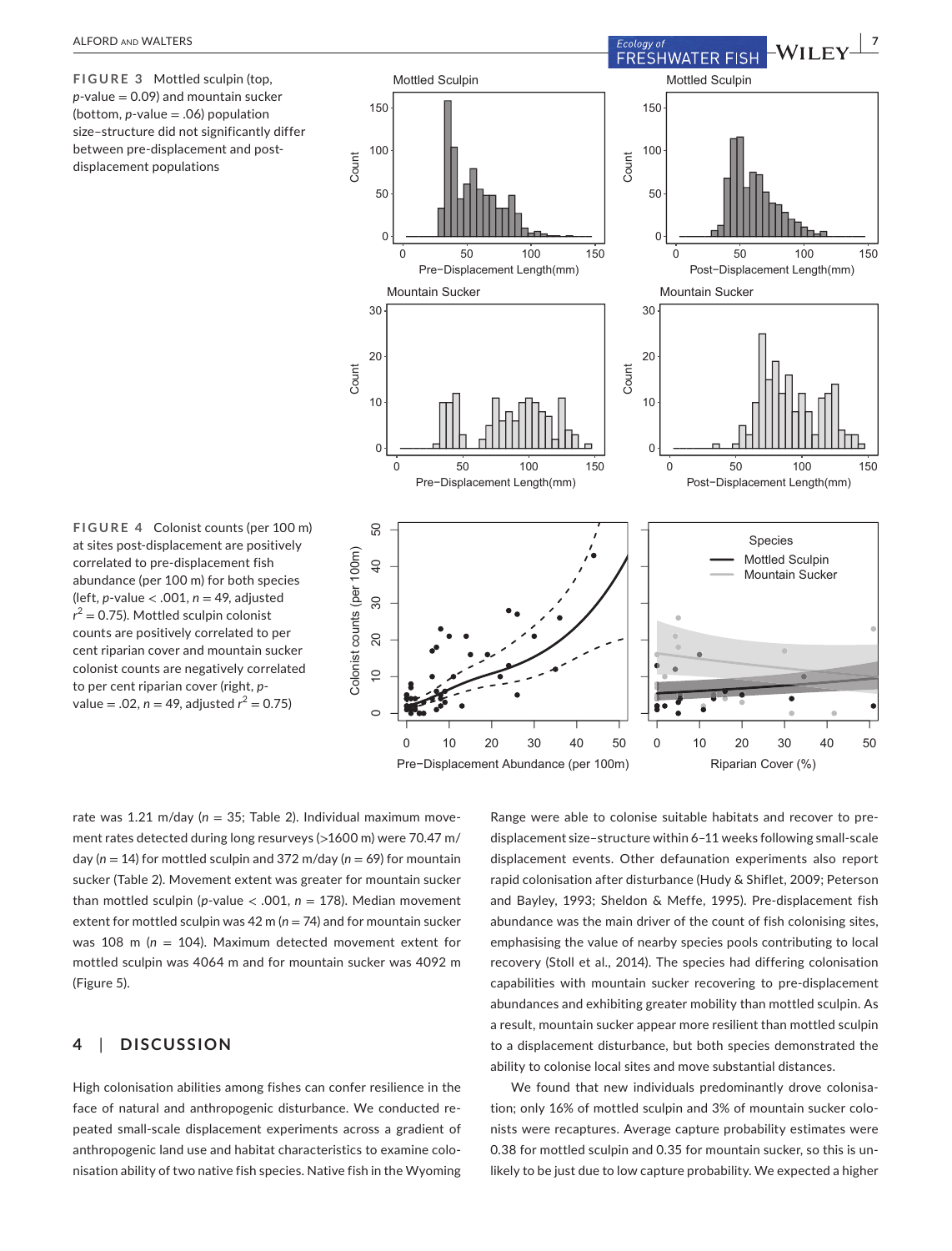**TABLE 2** Summary statistics of average movement rates (m/day) per individual PIT-tagged fish during 2018 movement study at four sites in the Wyoming Range

| <b>Species</b>  | Survey type              | Range (min-max) | Median | Mean  | SD    | $\mathbf n$ | <b>SE</b> |
|-----------------|--------------------------|-----------------|--------|-------|-------|-------------|-----------|
| Mottled Sculpin | Short (200 m)            | $0.03 - 5.67$   | 0.75   | 1.03  | 1.10  | 61          | 0.14      |
| Mountain Sucker | Short (200 m)            | $0.00 - 6.00$   | 1.21   | 1.53  | 1.34  | 35          | 0.23      |
| Mottled Sculpin | Long (>1600 m)           | 1.85-70.47      | 3.33   | 12.62 | 22.05 | 14          | 5.89      |
| Mountain Sucker | $Long (>1600 \text{ m})$ | 1.09-372.00     | 2.50   | 10.81 | 46.40 | 69          | 5.59      |

*Note:: Survey type denotes the length of mobile PIT-tag antenna surveys; four short (200 m) and one long (>1600 m) surveys were completed at each* of the four movement sites.

Abbreviations: *n*, sample size; SD, standard deviation; SE, standard error.



**FIGURE 5** Movement extent (m) per individual PIT-tagged fish during 2018 movement study at four sites in the Wyoming Range differed between species (*p*-value < .001, *n* = 178). Median movement extent is denoted by the dashed line. The top panels include seven outliers with large movement extents that were removed from the bottom panels

recapture rate because mottled sculpin usually show high site fidelity due to small home range sizes (Petty & Grossman, 2004). Mountain sucker site fidelity has not been thoroughly documented but other catostomids demonstrated strong spawning tributary fidelity (Fraser et al., 2017; Hooley-Underwood et al., 2019). Tagging and the experimental displacement may have affected fish movement behaviour. We had a higher proportion of recaptures at movement sites where fish displacement was minimised. There are contradictory results on post-tagging flight responses of suckers; Fraser et al. (2017) found that the majority of suckers emigrated from their study stream within 48 h post-tagging whereas Hooley-Underwood et al. (2019) found no such response.

Few studies have examined recovery of stream fish size– structure following a disturbance event (Detenbeck et al., 1992),

but this is important for maintaining stable populations with strong reproductive potential. We found that pre- and post-displacement size–structure were similar for both species as predicted. We did not account for growth over the study period; for ten recaptured PITtagged fish (one mountain sucker and nine mottled sculpin), growth was between 6 and 16 mm over the course of 8–11 weeks. This growth could explain the increase in median size for mottled sculpin and the lack of small mountain sucker (<50 mm) post-displacement (Figure 3). Growth did likely contribute to some differences in size distributions, but our conclusion of no substantial shifts in size– structure appears valid.

Intra-annual fish colonisation was strongly related to predisplacement fish abundances, as predicted, and seen in other studies (Albanese et al., 2009; Erős et al., 2015; Sheldon & Meffe, 1995;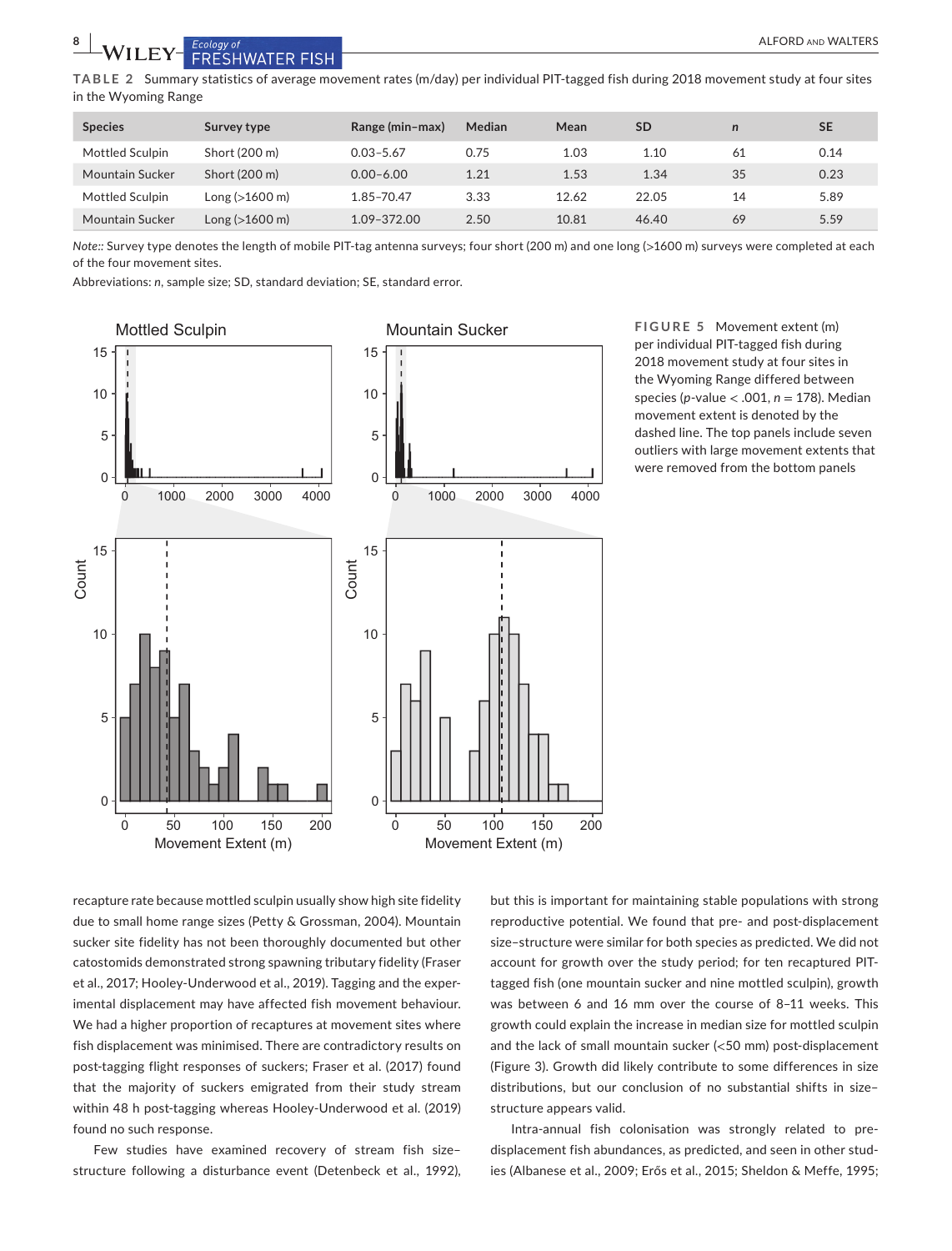Taylor & Warren, 2001; Whitney et al., 2016). Sites with greater fish abundances have more potential nearby colonisers, and high fish abundance could generally be a sign of higher quality habitat with high carrying capacity for colonisers. We predicted habitat complexity and riparian cover would be positively associated with colonisation as these characteristics are associated with higher quality, less disturbed habitat. We especially thought this would be the case for mottled sculpin, the less disturbance-tolerant species at our sites (Girard & Walters, 2018). We saw some support for this hypothesis with % riparian cover positively correlated to colonisation for mottled sculpin, but negatively correlated to colonisation for mountain sucker. Habitat complexity was not a significant covariate in our model. The lack of an association could be because our fish species respond more to specific habitat characteristics than complex habitats per se. In addition, high habitat complexity might reduce fish movement ability (Albanese et al., 2009).

Other potentially important factors that we did not assess were water temperature and interspecific interactions. Fish may move upstream to seek refuge from warming water temperatures as summer progresses (Hansbarger et al., 2010). However, maximum lethal thermal tolerance for mountain sucker is 34.0°C and mottled sculpin is 33.8°C when fishes are acclimated to 25°C (Schultz & Bertrand, 2011 and Walsh et al., 1997) and maximum recorded stream temperature for 2018–2019 was 26°C. Given comparable thermal tolerances, temperature was unlikely to affect species variation in colonisation. A PIT-tag array study would allow a better understanding of how daily variation in flow or temperature may affect movement. While mottled sculpin and mountain sucker co-occurred at 20 sites, we did not specifically examine interspecific competition. We believe interspecific competition is unlikely due to different diet requirements; mountain sucker primarily consume algae and mottled sculpin consume benthic macroinvertebrates (Belica & Nibbelink, 2006 and Dineen, 1951). The other fish species present at some sites was Colorado cutthroat trout (*Oncorhynchus clarkii pleuriticus*). Juvenile mountain sucker have been documented to shift habitat use in the presence of brown trout (*Salmo trutta*) and may behave similarly in presence of cutthroat trout (Olsen & Belk, 2005). Similarly, mottled sculpin and brown trout consume macroinvertebrates, although trout feed throughout the water column with mottled sculpin being benthic feeders (Dineen, 1951). Cutthroat trout were only present at seven sites and were generally at low abundances, so any effect on results would likely have been minimal.

Species-level variation in colonisation is often associated with differences in mobility (Aedo, 2008; Albanese et al., 2009). Mottled sculpin exhibited less mobility than mountain sucker and did not recover to pre-displacement abundances during the study time frame. Mountain sucker exhibited greater movement extents and rates; similarly, a laboratory study found that mountain sucker swimming speed, relative to body size, was greater than mottled sculpin (Aedo, 2008). We felt we were effectively able to compare species-level differences in movement due to high recapture rates (80%–81%) at our four movement sites. In contrast, other movement studies have recaptured 24%–39% of individuals (Bailey, 1952; Brown &

ALFORD AND WALTERS **ALFORD AND WALTERS POPULATION CONTAINS A PERESH WATER FISH WILEY <sup>9</sup>** 

Downhower, 1982; Hill & Grossman, 1987; McCleave, 1964). Our greater proportion of recaptures is likely because most recaptured fish were located at one site that had beaver dams upstream and downstream of the site potentially constraining movement, and the short time period of our study. We still likely missed many longdistance movement events. Sample sizes for our short movement surveys were greater for mottled sculpin (*n* = 61) than mountain sucker ( $n = 35$ ) and the opposite was the case for the long surveys: mottled sculpin (*n* = 14) and mountain sucker (*n* = 69). This provides further support that mottled sculpin generally move less. Interestingly, maximum movement extent was similar between species with one mottled sculpin moving 4064 m upstream over 71 days and one mountain sucker moving 4092 m upstream over 11 days. To date, this may be the greatest recorded movement for a mottled sculpin. The longest fish movements were upstream in Dry Piney Drainage which has lower elevation, lower slope and less riparian cover than South Beaver Drainage so it may be both species were moving to cooler habitat.

Our experiment was representative of a small-scale restoration action or a displacement event where environmental variables rapidly return to their prior state. Fish may require years to recover following large-scale disturbances (e.g. mining, logging, debris flows or channelisation) that induce long-term changes to physical habitat (Detenbeck et al., 1992; Foster et al., 2020; Niemi et al., 1990). For example, in 2012 a pipeline spill occurred in Dry Piney Drainage and mottled sculpin were absent at affected sites for 4 years following the spill event. Similarly, after a stream relocation project in Indiana, pool size and quantity decreased, fine sediment increased, large woody debris decomposed, and mottled sculpin took 6 years to recover to pre-restoration abundances in one of the restored reaches (Shirey et al., 2016). Wydoski and Wydoski (2002) reported one case where it took mountain sucker 4 years to colonise a restored watershed. Overall, mountain sucker and mottled sculpin exhibit the ability to colonise new habitat, but colonisation rates will likely be longer than found in this study following large-scale habitat degradation.

Headwater streams are increasingly susceptible to anthropogenic disturbance events, which also affect the Wyoming Range study streams, with frequent small-scale disturbance events associated with ongoing oil and natural gas developments (e.g. pipeline and road construction), cattle grazing and intermittency. Our experimental approach provided mechanistic insight into factors that maintain persistence of native fish in this disturbed landscape. Longer-term occupancy models found high site-level persistence of mottled sculpin, likely due to high site-level abundance where present, but lower occupancy across the landscape than mountain sucker (Walker et al., 2019). Greater mobility and colonisation rates for mountain sucker likely make them more resilient to disturbance events, compared with mottled sculpin, and explain the higher occupancy rates in areas with higher anthropogenic land use. Combining long-term data sets and mechanistic experiments increased our understanding of stream fish population dynamics.

Movement and colonisation behaviours are central factors contributing to persistence of native fishes in degraded streams and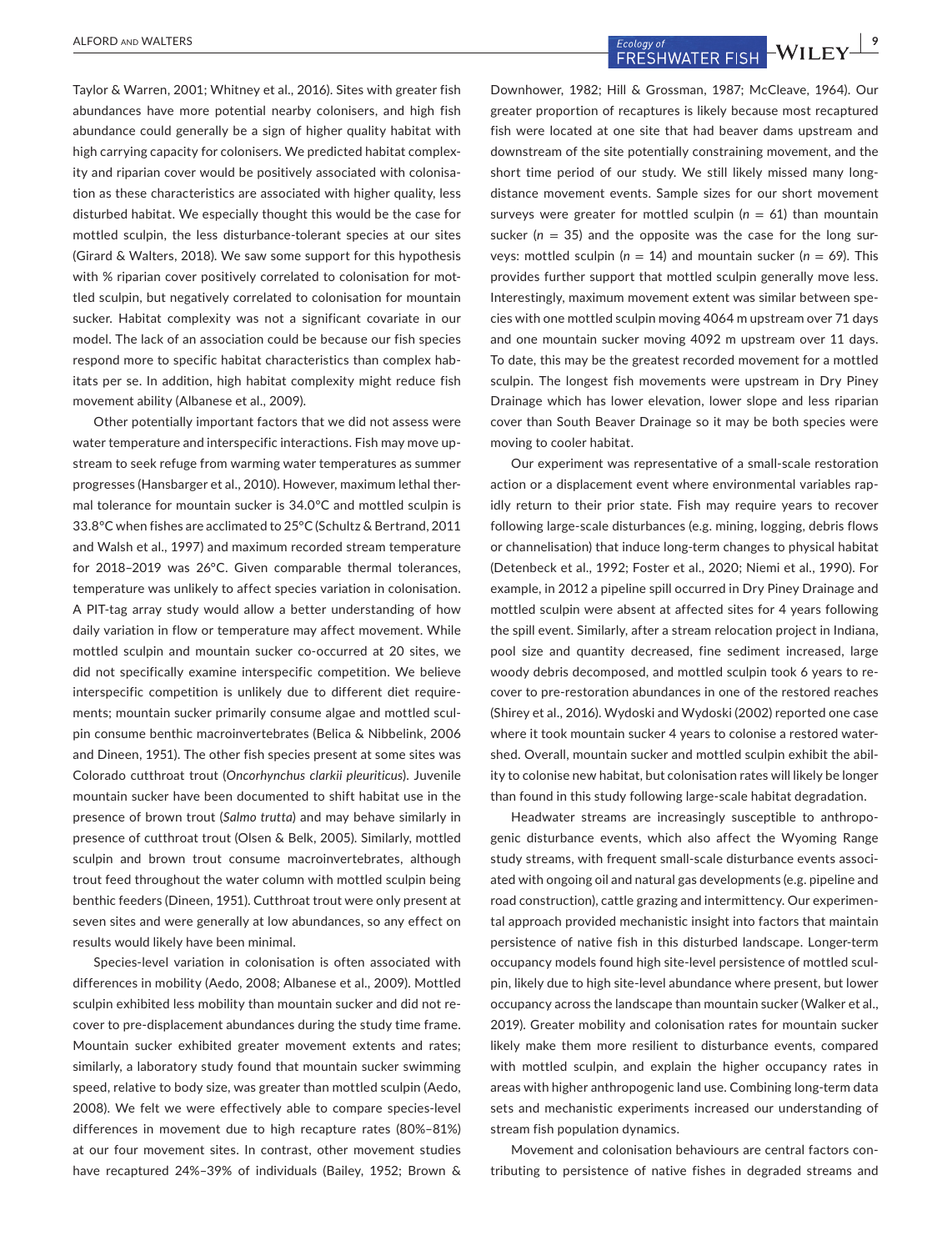**10 <sup>|</sup>**  ALFORD and WALTERS

successful restoration activities rely on fish colonising the restored reaches. While both site-level and species-level characteristics affect colonisation, our research highlights the importance of species abundance and traits, especially mobility, in driving colonisation dynamics (Albanese et al., 2009; Stoll et al., 2014). This demonstrates the conservation challenges faced by rare, low mobility fish species that may both have lower persistence in the face of disturbance and be less likely to benefit from restoration activities. An understanding of fish colonisation after disturbance and drivers of regional occupancy dynamics is important for managing fish populations in increasingly disturbed landscapes (Bergerot et al., 2013).

#### **ACKNOWLEDGEMENTS**

Funding was provided by the Wyoming Landscape Conservation Initiative and the Robert Berry Research Grant and Fellowship. We would like to thank H. Styka, B. Newkirk, B. Nordberg, Z. Swope, R. Walker and C. Girard for their dedicated time to this project, C. Tarwater and S. Albeke for their quantitative assistance, and J. Baldock, E. Booher, J. Ruthven, Z. Hooley-Underwood, and three anonymous reviewers for their assistance. We especially would like to thank the private landowners for their cooperation and support, without whom this project would not be possible. Thank you to the Wyoming Game and Fish Department for supplying field equipment. Any use of trade, firm or product names is for descriptive purposes only and does not imply endorsement by the U.S. Government. Data were collected under Wyoming Game and Fish Department Chapter 33 permits #1174 and #1175 and University of Wyoming Institutional Animal Care and Use Committee protocols #20180508AW00305-01, #20180508AW00305-02 and #20180508AW00304-01.

#### **AUTHOR CONTRIBUTION**

S.A. and A.W. designed the study, S.A. collected the data and conducted the analyses, S.A. and A.W. wrote the manuscript.

## **CONFLICT OF INTERESTS**

The authors of this manuscript have no conflict of interest to declare.

#### **DATA AVAILABILITY STATEMENT**

Data generated in this study are available in Alford and Walters (2021) at <https://doi.org/10.5066/P9Z0W4IK>.

#### **ORCID**

*Annika W. Walters* <https://orcid.org/0000-0002-8638-6682>

#### **REFERENCES**

- Aedo, J. R. (2008). *Does shape predict performance? An analysis of morphology and swimming performance in Great Basin Fishes*. MS Thesis. Brigham Young University.
- Albanese, B., Angermeier, P. L., & Dorai-Raj, S. (2004). Ecological correlates of fish movement in a network of Virginia streams. *Canadian Journal of Fisheries and Aquatic Sciences*, *61*(6), 857–869. [https://doi.](https://doi.org/10.1139/f04-096) [org/10.1139/f04-096](https://doi.org/10.1139/f04-096)
- Albanese, B., Angermeier, P. L., & Peterson, J. T. (2009). Does mobility explain variation in colonisation and population recovery among stream fishes? *Freshwater Biology*, *54*(7), 1444–1460. [https://doi.](https://doi.org/10.1111/j.1365-2427.2009.02194.x) [org/10.1111/j.1365-2427.2009.02194.x](https://doi.org/10.1111/j.1365-2427.2009.02194.x)
- Alford, S., & Walters, A. W. (2021). *Fish movement and colonization in the Wyoming Range 2018–2019: U.S. Geological Survey data release*. <https://doi.org/10.5066/P9Z0W4IK>
- Angermeier, P. L., & Schlosser, I. J. (1989). Species-area relationship for stream fishes. *Ecology*, *70*(5), 1450–1462. [https://doi.](https://doi.org/10.2307/1938204) [org/10.2307/1938204](https://doi.org/10.2307/1938204)
- Bailey, J. E. (1952). Life history and ecology of the Sculpin *Cottus bairdi* punctulatus in Southwestern Montana. *Copeia*, *1952*(4), 243–255. <https://doi.org/10.2307/1439271>
- Belica, L. T., & Nibbelink, N. P. (2006). *Mountain Sucker (Catostomus platyrhynchus): A technical conservation assessment*. USDA Forest Service, Rocky Mountain Region. [https://www.fs.usda.gov/Inter](https://www.fs.usda.gov/Internet/FSE_DOCUMENTS/stelprdb5206796.pdf) [net/FSE\\_DOCUMENTS/stelprdb5206796.pdf](https://www.fs.usda.gov/Internet/FSE_DOCUMENTS/stelprdb5206796.pdf)
- Bergerot, B., Hugueny, B., & Belliard, J. (2013). When local extinction and colonization of river fishes can be predicted by regional occupancy: The role of spatial scales. *PLoS One*, *8*(12), e84138. [https://](https://doi.org/10.1371/journal.pone.0084138) [doi.org/10.1371/journal.pone.0084138](https://doi.org/10.1371/journal.pone.0084138)
- Breen, M. J., Ruetz, C. R. III, Thompson, K. J., & Kohler, S. L. (2009). Movements of mottled sculpins (*Cottus bairdii*) in a Michigan stream: how restricted are they? *Canadian Journal of Fisheries and Aquatic Sciences*, *66*(1), 31–41. <https://doi.org/10.1139/F08-189>
- Brown, L., & Downhower, J. F. (1982). Summer Movements of Mottled Sculpins, *Cottus bairdi* (Pisces:Cottidae). *Copeia*, *1982*(2), 450–453. <https://doi.org/10.2307/1444629>
- Deboer, J. A., Holtgren, J. M., Ogren, S. A., & Snyder, E. B. (2015). Movement and habitat use by mottled sculpin after restoration of a sand-dominated 1st-order stream. *American Midland Naturalist*, *173*(2), 335–345.<https://doi.org/10.1674/amid-173-02-335-345.1>
- Detenbeck, N. E., DeVore, P. W., Niemi, G. J., & Lima, A. (1992). Recovery of temperate-stream fish communities from disturbance: a review of case studies and synthesis of theory. *Environmental Management*, *16*(1), 33–53. <https://doi.org/10.1007/BF02393907>
- Dineen, C. F. (1951). A comparative study of the food habits of *Cottus bairdii* and associated species of Salmonidae. *American Midland Naturalist*, *46*(3), 640–645. <https://doi.org/10.2307/2421807>
- Erős, T., Takács, P., Czeglédi, I., Sály, P., & Specziár, A. (2015). Taxonomicand trait-based recolonization dynamics of a riverine fish assemblage following a large-scale human-mediated disturbance: the red mud disaster in Hungary. *Hydrobiologia*, *758*, 31–45. [https://doi.](https://doi.org/10.1007/s10750-015-2262-9) [org/10.1007/s10750-015-2262-9](https://doi.org/10.1007/s10750-015-2262-9)
- Falke, J. A., Bailey, L. L., Fausch, K. D., & Bestgen, K. R. (2012). Colonization and extinction in dynamic habitats: An occupancy approach for a Great Plains stream fish assemblage. *Ecology*, *93*(4), 858–867.<https://doi.org/10.1890/11-1515.1>
- Foster, A. D., Claeson, S. M., Bisson, P. A., & Heimburg, J. (2020). Aquatic and riparian ecosystem recovery from debris flows in two western Washington streams, USA. *Ecology and Evolution*, *10*(6), 2749–2777. <https://doi.org/10.1002/ece3.5919>
- Fraser, G. S., Winkelman, D. L., Bestgen, K. R., & Thompson, K. G. (2017). Tributary use by imperiled Flannelmouth and Bluehead Suckers in the upper Colorado River Basin. *Transactions of the American Fisheries Society*, *146*(5), 858–870. [https://doi.org/10.1080/00028](https://doi.org/10.1080/00028487.2017.1312522) [487.2017.1312522](https://doi.org/10.1080/00028487.2017.1312522)
- Gido, K. B., Propst, D. L., Whitney, J. E., Hedden, S. C., Turner, T. F., & Pilger, T. J. (2019). Pockets of resistance: Response of arid-land fish communities to climate, hydrology, and wildfire. *Freshwater Biology*, *64*(4), 761–777. <https://doi.org/10.1111/fwb.13260>
- Girard, C. E., & Walters, A. W. (2018). Evaluating relationships between native fishes and habitat in streams affected by oil and natural gas development. *Fisheries Management and Ecology*, *25*(5), 366–379. <https://doi.org/10.1111/fme.12303>